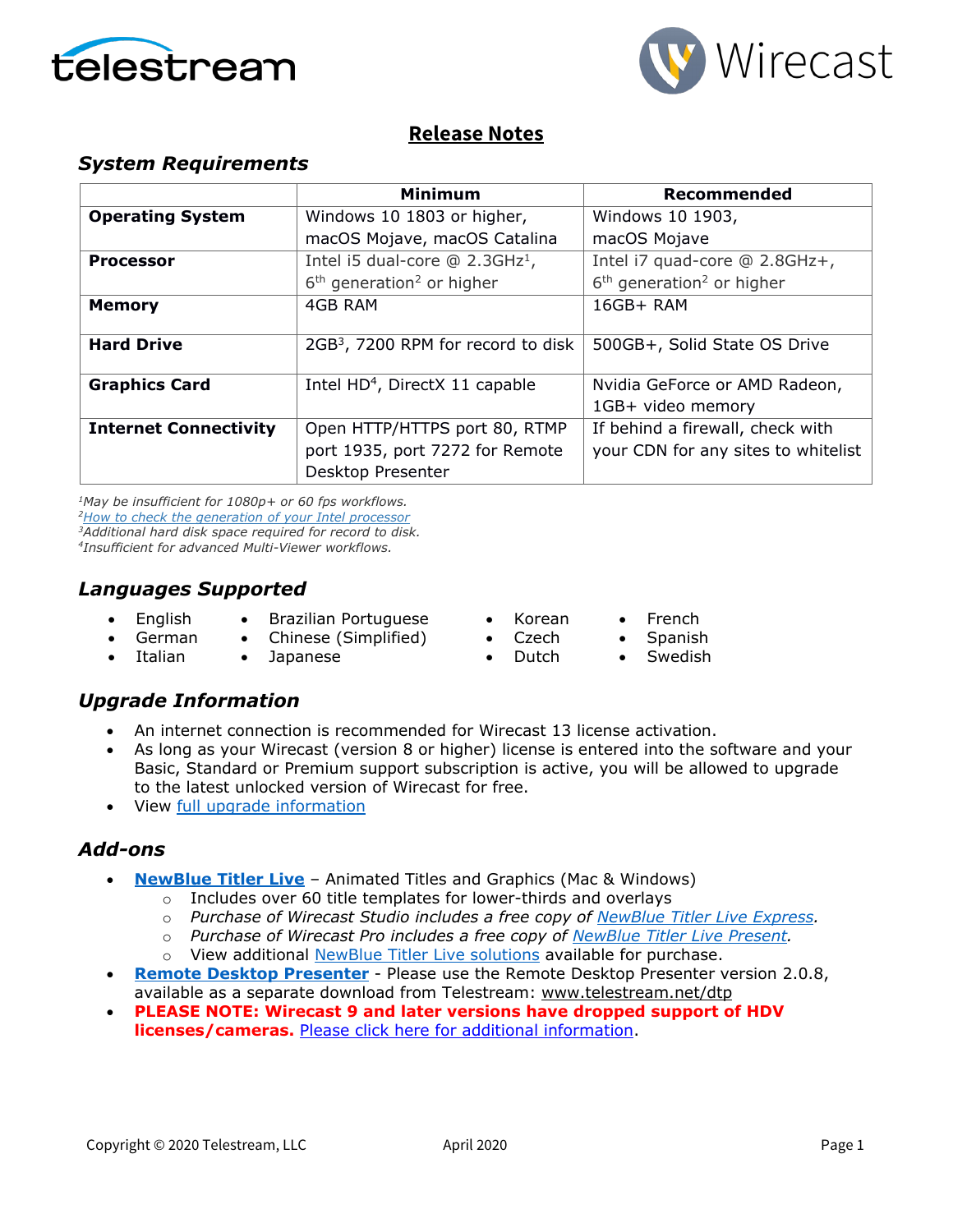



## *Best Practices*

### **Minimum Required Upload Speed**

- It is recommended that an upload speed rate of at least double the selected video bitrate be available, especially for a total target bit-rate of 10Mbps (Megabits per second) or less, or when there are multiple outgoing streams.
- Upload speed can be tested at a website such as [TestMy.net/upload.](http://testmy.net/upload)
- Additional tasks that can consume upload bandwidth on the network should also be considered when determining how much of the available upload bandwidth can be allocated towards streaming.

### **Rendezvous**

Wirecast Rendezvous uses WebRTC technology that can be very resource intensive. For the best experience, we suggest considering the following table when choosing hardware:

|                        | Studio (2 guests $+ 1$ host) | Pro $(7$ guests + 1 host)  |
|------------------------|------------------------------|----------------------------|
| Bandwidth <sup>5</sup> | Add 4 Mbps                   | Add $5+$ Mbps <sup>6</sup> |
| Processor <sup>5</sup> | $15$ quad-core <sup>7</sup>  | i7 quad-core <sup>7</sup>  |

<sup>5</sup> Based on a single simultaneous stream of 720p30 x264 @ 4.0Mbps.

<sup>6</sup> Bandwidth per guest will scale downwards as more are added to maintain reliability.

<sup>7</sup> Minimum recommended processor with example stream<sup>4</sup>. More demanding workflows may require a more capable CPU.

See our [Rendezvous Best Practices Guide](http://www.telestream.net/pdfs/technical/Wirecast-Rendezvous-Best-Practices-Guide.pdf) for more information.

### **ISO Recording**

- Solid State Drive or fast RAID array recommended for ISO Recording and Replay functionality.
- Actual data rates will vary depending on quality level selected for ProRes (Mac) or MJPEG recording (Windows), as well as the resolution and frame rate selected.
	- For Mac ProRes recording please refer to [Apple's ProRes data rate specifications.](https://en.wikipedia.org/wiki/Apple_ProRes#ProRes-Overview)
	- Windows MJPEG Best Quality Guidelines (Megabytes per second):
		- o *1080i and 1080p 29.97 and 30 FPS, MJPEG Best Quality* ~25MB/sec
		- o *1080p 60 FPS, MJPEG Best Quality* ~50 MB/sec
		- o *720p 59.94 and 60 FPS, MJPEG Best Quality* ~20 MB/sec
- Total expected data rate should be compared to available disk write speed to ensure adequate disk throughput.

#### *Failure to ensure the available disk write speed is greater than the highest expected total data rate may result in frames being dropped from recordings (ISO, Replay, and Record-to-Disk).*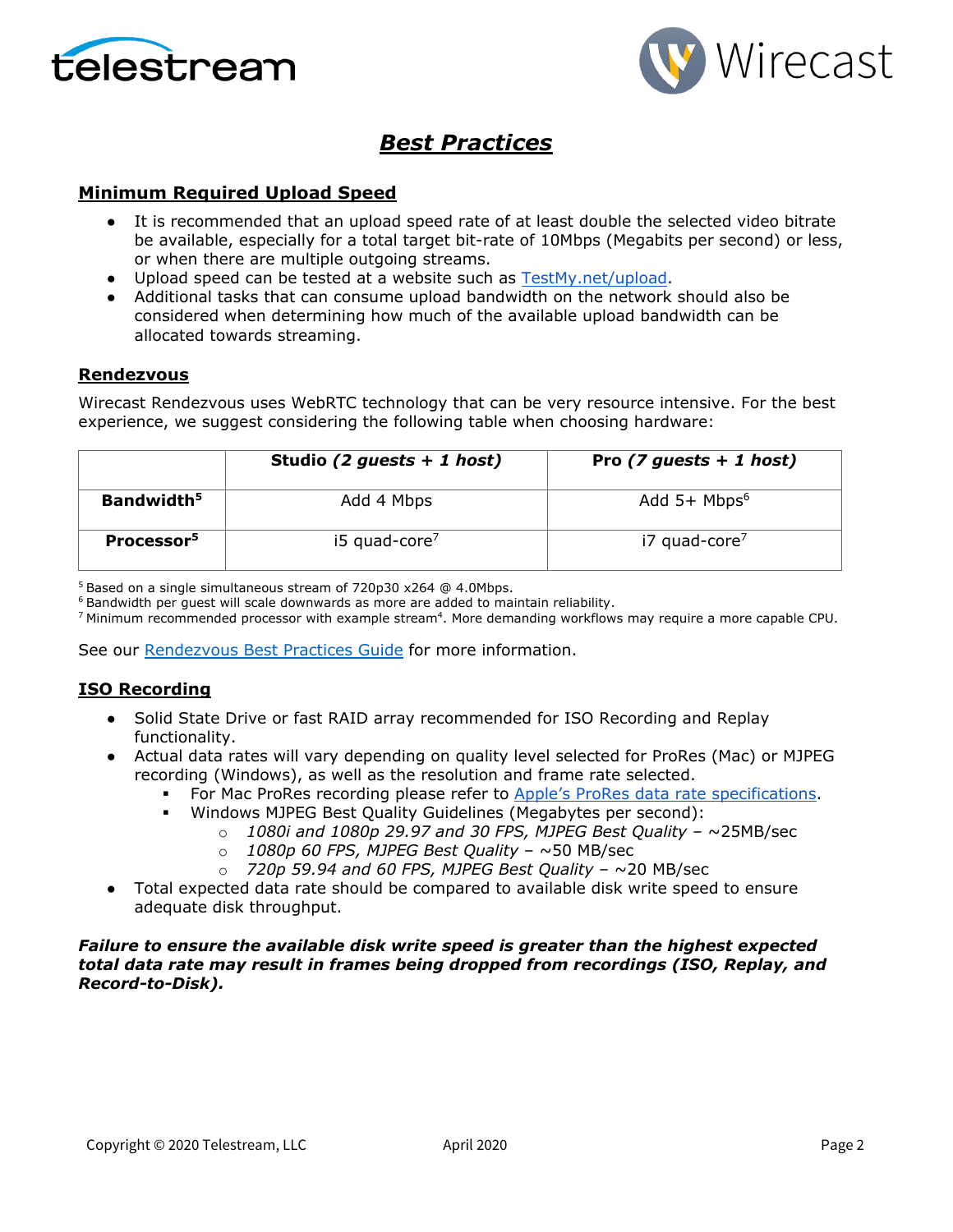



## *Best Practices (cont.)*

### **Hardware accelerated encoding requirements**

• Intel Quick Sync Video encoding requires an Intel CPU with an Intel® QuickSync Video core[.](http://ark.intel.com/search/advanced?QuickSyncVideo=true&MarketSegment=DT)

[List of Intel CPUs supporting QuickSync](https://ark.intel.com/content/www/us/en/ark/search/featurefilter.html?productType=873&0_QuickSyncVideo=True)

- NVIDIA NVENC encoding requires an Nvidia GPU with Kepler architecture or newer[.](https://developer.nvidia.com/nvidia-video-codec-sdk) [NVIDIA only maintains a general list of supported GPUs](https://developer.nvidia.com/nvidia-video-codec-sdk)
- Apple Hardware Accelerated H.264 encoding requires a Mac with an integrated Intel GPU\*. *\*This may change in the future, as the Apple API decides what hardware acceleration method is to be used. At the time of this writing, only Quick Sync via an Intel GPU is supported.*

### **High frame-rate streaming (60fps)**

- High frame-rate streaming will result in increased CPU usage and require a higher bit rate (4Mbps or higher) for a quality encode.
- Simply switching to a higher frame-rate without ensuring the CPU and bitrate are sufficient may result in a lower quality encode.

### **CPU Usage**

- Consider lowering your canvas frame rate and/or streaming resolution to lower CPU usage.
- Maintained system CPU usage greater than 60% will increase the likelihood of dropped frames.

*(End of Page)*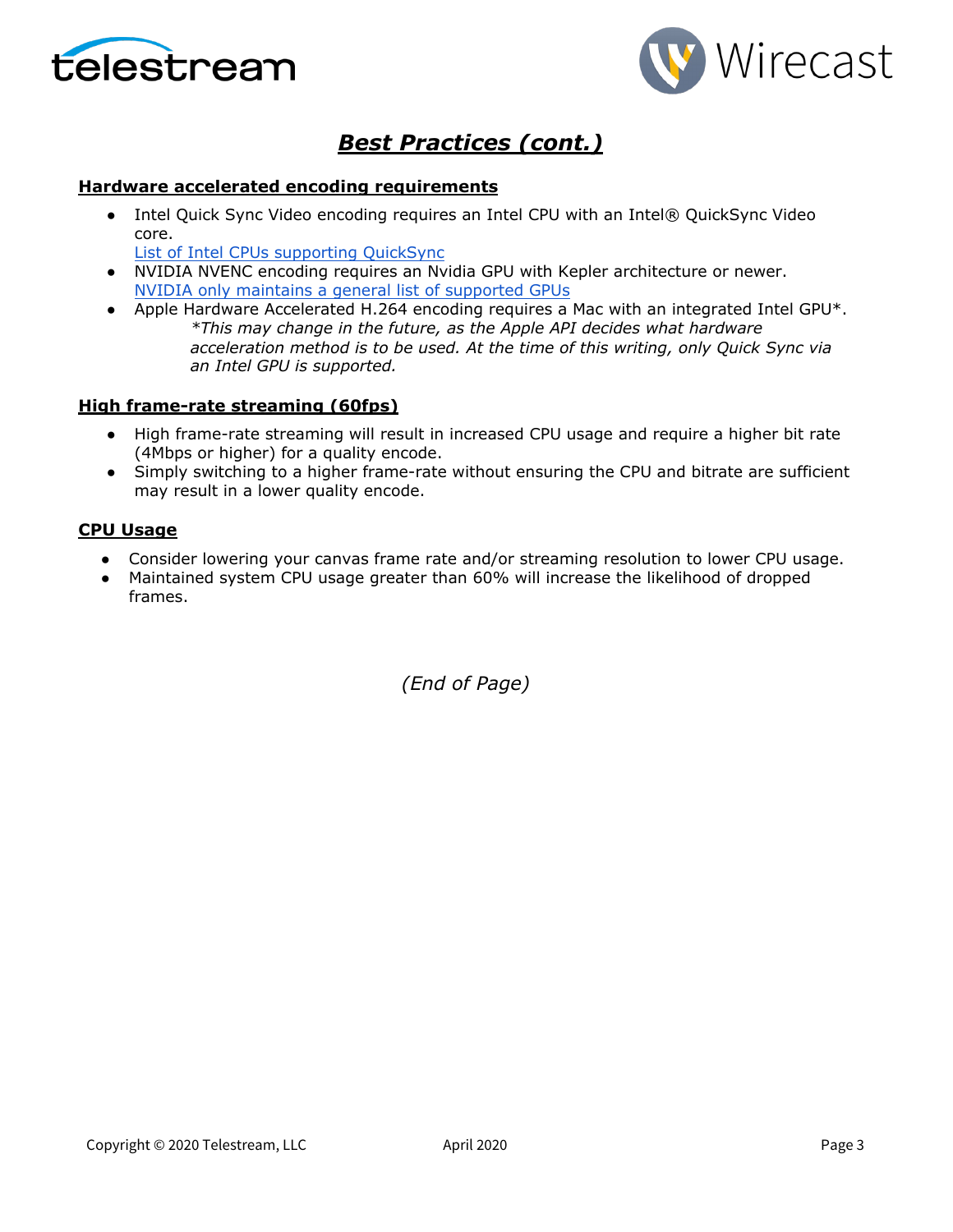



# **Wirecast 13.1.2**

### • **New & Improved**

- *WIRE-17078:* Added logging and improvements for Rendezvous connection states. We also now indicate which guests in the Session are using the TURN server in the Rendezvous Dashboard.
- *WIRE*-16901: Added PTZ Controller Profile for the 1Beyond PTZ cameras
- **Fixes**
	- *WIRE*-17195: Facebook Live has deprecated continuous live (ambient) streaming, so we removed that option from our Facebook output settings.
	- *WIRE*-17170: Fixed an issue where if you hit the space bar to transition a shot to Live, you could inadvertently stop your recording.
	- *WIRE*-17134: Gave you back the ability to set the default action when your Countdown Clock reaches 0.
	- *WIRE*-17083: We now will display up to 8K video dimensions from Task Sources.
	- *WIRE*-17074: Fixed a bug where the code for Facebook Live with User Code would disappear before it could be copied.
	- *WIRE-17013*: Fixed an issue where audio muted within shot layers was not muted in the Rendezvous Live output audio.
	- *WIRE*-17001: We were unable to connect to RTMP endpoints when the DNS server would take longer than 3 seconds to respond. We increased the timeout to 15 seconds.
	- *WIRE*-16960: Connecting to Rendezvous and screen sharing no longer greys out all microphone options.
	- *WIRE*-16910: Fixed the localization on a message for the Stock Media Library
	- *WIRE-16877*: Fixed a bug where Rendezvous Guests would confusingly hear their own audio in the document mix if they have reconnected to the Session.
	- *WIRE*-16794: Fixed a crash that could occur when a Rendezvous guest joined a Session with certain Unicode characters (such as emojis) in their username.
	- *WIRE*-16791: Fixed an issue where your Output Settings window wouldn't display correctly if chose Cloud Settings first.
	- WIRE-16733: Made fonts available again for the Clock widget.
	- *WIRE*-16462: For Catalina users, we have disabled Global Hotkeys due to a conflict with MacOS which was causing crashing.

## **Wirecast 13.1.1**

### • **New & Improved**

- *WIRE-16991:* Removed the 30-day time constraint for our free trial (and reinstated the watermark), allowing you to leisurely evaluate the product on your own time schedule.
- **Fixes**
	- *WIRE-16997*: Fixed a crash that could occur when trying to download media from the integrated Stock Media Library
	- *WIRE-16992*: Fixed Stinger Transitions on Windows for some, it was not working.
	- *WIRE*-16941: Fixed an issue with Crossposting on Facebook pages.
	- *WIRE*-16923: The Text Background Color picker on the Text Properties Panel was momentarily missing its transparency option - it's back.
	- *WIRE*-16914: Added a band-aid for a hang that could occur when clicking a shot in a project document.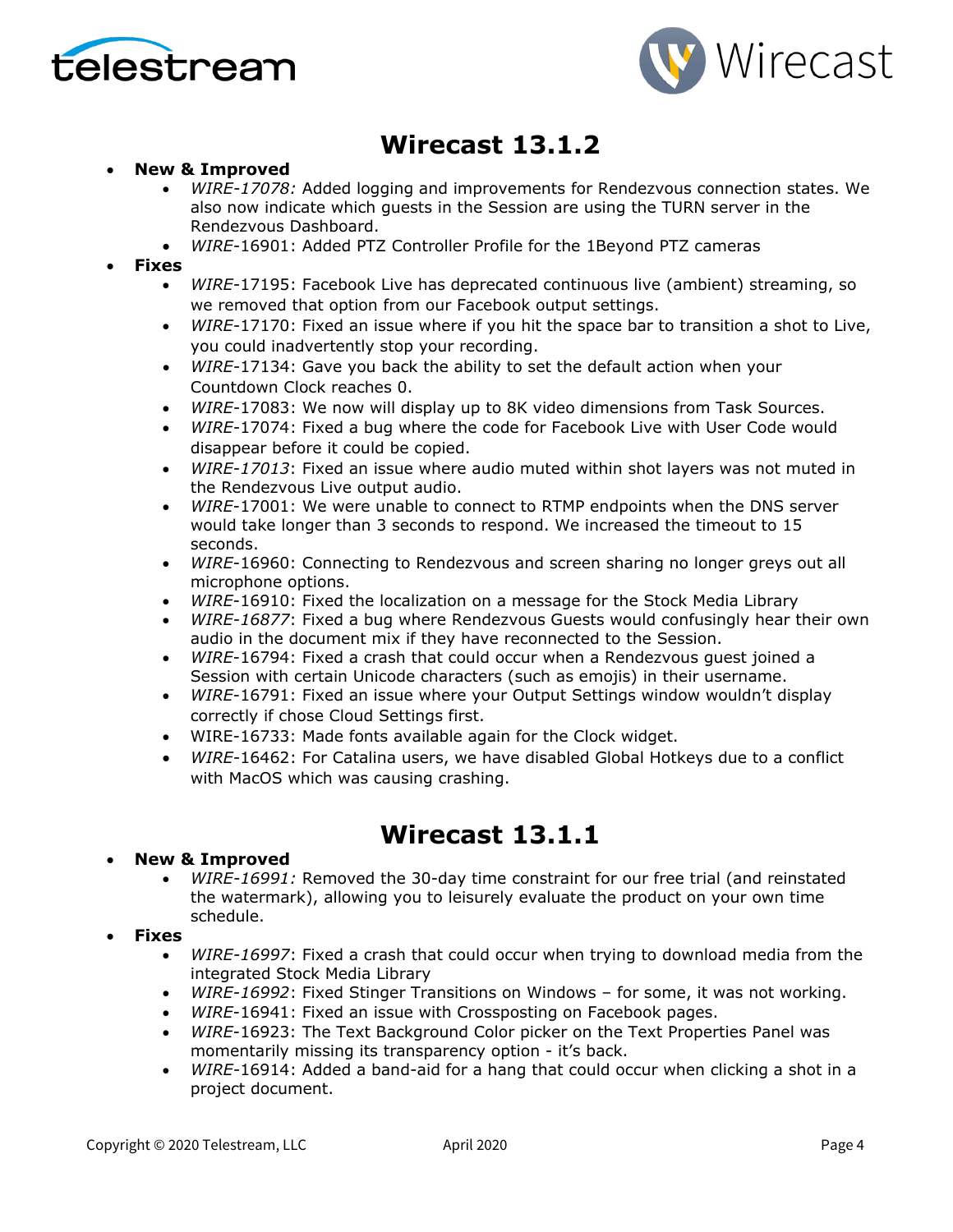



# **Wirecast 13.1**

### • **New & Improved**

- *WIRE-16617:* Continuing our quest to improve performance, efficiency and to reduce code bloat, we've done some under-the-hood updates that will make way for MORE updates, but in the short term should improve specific display functionality and reduce CPU usage.
- *WIRE-16615:* We now prevent icons from being rendered in the background unnecessarily, again with the aim of providing some performance improvement
- *WIRE-16612:* Now you can do a "draft" or preview of your broadcast when streaming to LinkedIn Live.
- *WIRE-16557:* Updated to NDI SDK 4.1- just keeping things current.
- WIRE-16545: We now allow you to configure the Closed Captions settings for YouTube Events
- *WIRE-16516:* Thanks to all who let us know how much they love to collapse the layers on the Main Shot Bin. We brought back that ability.
- *WIRE-16496:* Updated Facebook API version to the latest release.
- *WIRE-16490/16489:* Updated various UI buttons and images so that they scale better on Windows.
- *WIRE-16485:* We widened the properties panel and did some general cleanup to make the whole properties panel area look more appealing.
- *WIRE-16483:* We received a very good suggestion to update our audio icons to make them more obviously show when audio is muted. Now, instead of just changing color, the icon has a line through it to indicate when it's muted.
- *WIRE-16469:* More under-the-hood improvements we updated the Wirecast audio code to use AudioQueue and WASAPI APIs. The only user-facing change in this phase is that audio from multiple open documents will now be mixed together rather than only playing the audio from the topmost document.
- *WIRE-16467*: We updated some wording for our Failed to Activate License warning, and included a link to our license reset tool.
- *WIRE-16464:* When running Wirecast on a Windows machine where a monitor has > 100% scale, the text and graphics are now crisp and clean.
- *WIRE-16184:* Improved decompression of MJPEG video, which will improve performance for many webcams, 4K webcams, and USB3 capture devices that capture 4K video.
- *WIRE-15999/15994/15951:* More clean up and updating we've removed CEF from the inspector panel which improves drawing performance and reduces flicker in the UI.
- *WIRE-15714:* We also updated our technology to improve the performance and quickness of adding NDI sources to a document.
- *WIRE-15651:* We have greatly improved the ability to navigate within the UI using the tab key. There's more to come, but you can now joyfully tab through the text entry fields.
- *WIRE-15078:* We've re-enabled NVENC high-profile encoding.
- **Fixes**
	- *WIRE-16906/WIRE-16903*: Fixed a couple translation bugs in the Wirecast Preferences.
	- *WIRE-16899*: Twitter Message feed is now readable on macOS in Dark Mode.
	- *WIRE-16829:* Fixed an issue that was causing a transparent video signal from certain DeckLink capture cards when receiving an RGB signal from the HDMI input
	- *WIRE-16804:* Fixed some obscured notifications which could lead to confusion and crashes.
	- *WIRE-16786*: Now you can again set/reset time on Countdown Clock.
	- *WIRE-16781:* Fixed a crash when exiting Windows Notifications (WinToast)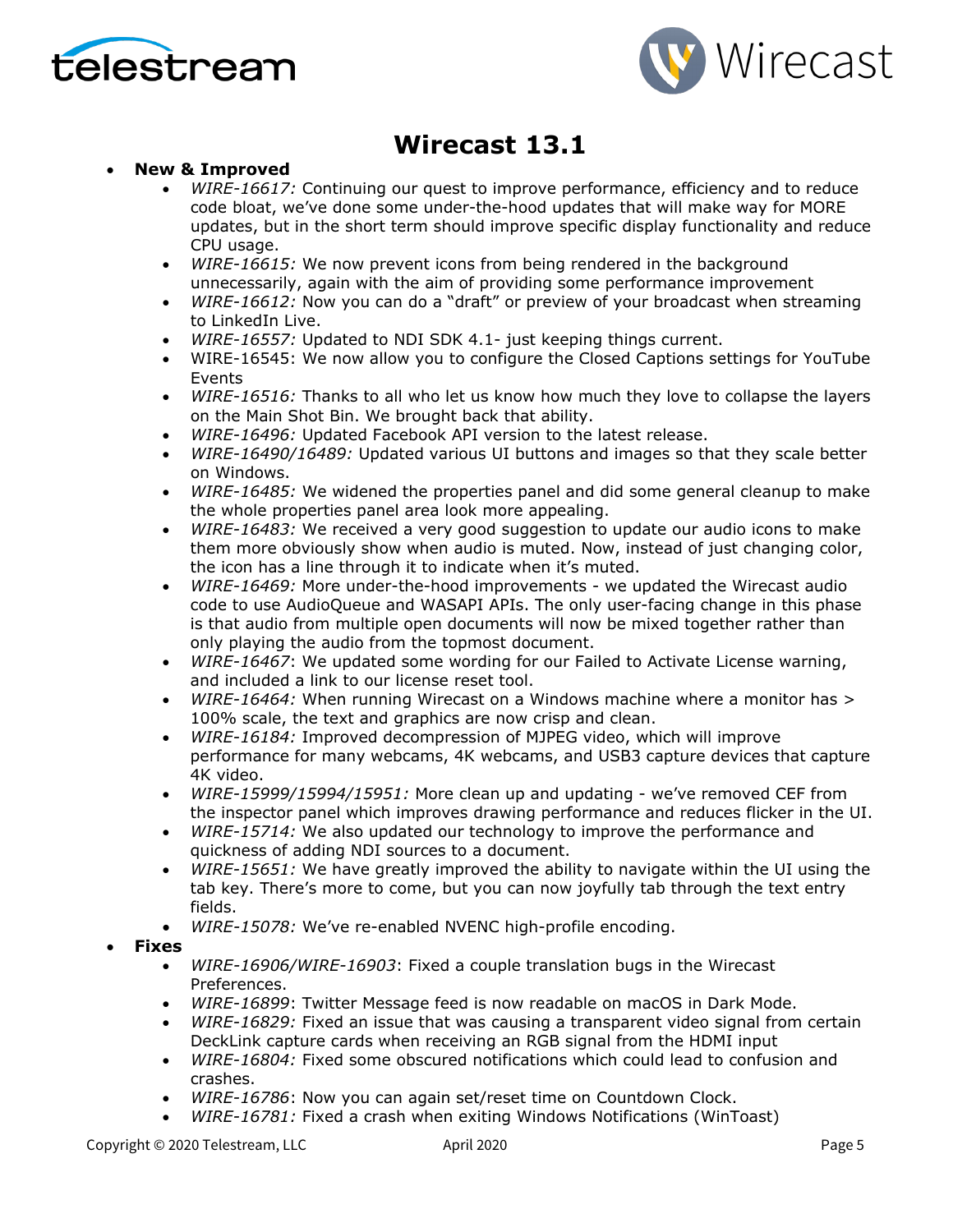



- *WIRE-16676:* Made Download Manager window more intuitive to understand when nothing has been downloaded.
- *WIRE-16656:* When you select a deinterlacing option from the drop down in Source Properties, it now respects and saves your choice.
- *WIRE-16640:* In our ongoing crusade to prove that English is indeed our first language, we've simplified the message that prompts you to install our audio capture driver.
- *WIRE-16639/16107:* We fixed a crash that occurred on Windows when starting a Rendezvous Session with a video device set to "Logi Capture".
- *WIRE-16636:* Fixed a memory leak while the DirectShow configuration window is open.
- *WIRE-16635:* Fixed an issue where sources from the Blackmagic ATEM Mini weren't showing up, unless you selected the option to Show Duplicate Devices.
- *WIRE-16625:* When typing a description for LinkedIn Live, the return key will now not cause the 'OK' button to be clicked, and all carriages returns will appear in the description field, as they should.
- *WIRE-16621:* Fixed a long-standing annoyance where an extremely long RTMP stream key or name would get truncated and not saved correctly in a document.
- *WIRE-16614:* We found a crash that could occur when closing a document after starting some recordings. We don't know why you would ever do that, but we fixed it.
- *WIRE-16605:* Put in a fix to alleviate some reported A/V sync issues that could occur when using multiple input sources.
- *WIRE-16595:* On macOS we fixed an error that would occur if you started an ISO recording with an AVCapture video and audio source.
- *WIRE-16593*: We updated YouTube's branding.
- *WIRE-16551:* Stock Media Warning message was unreadable when in dark mode
- *WIRE-16549:* Rendezvous audio mixer now displays the correct meter values for sources that emit floating point audio (such as NDI) as opposed to 16-bit.
- *WIRE-16540:* Fixed a missed translation in an Output Settings window.
- *WIRE-16539:* Wirecast is no longer supported on Windows 7 after January 2020, so we now do not allow it to be installed on versions lower than Windows 10.
- *WIRE-16538:* Wirecast no longer hangs/beachballs when you send an MP4 file live while showing a solid color in preview and starting an ISO/record.
- *WIRE-16530:* For those of us who don't fully understand the purpose of the Monitor Mix Minus button – we have added a tooltip to help.
- *WIRE-16522:* Bet you didn't even catch the misspelling. *Consoliated* is not a word. And now you won't see that non-word in our app. #embarrassing
- *WIRE-16519:* Fixed an issue where cryptic placeholder strings were displayed in place of text in a navigation menu in several instances.
- *WIRE-16504 / 16212 /16507:* Fixed numerous reported issues with the countdown clock – specifically where it would default to local computer time when stopped – making it impossible to pause the countdown.
- *WIRE-16499:* Stinger transitions on Mac now work and maintain transparency for all framerates, including 25fps, which briefly forgot how to function.
- *WIRE-16497:* Fixed a broken link in the Welcome to Wirecast window that pointed to a video, which you may have wanted to watch but couldn't.
- *WIRE-16494:* Fixed an issue that in some instances wouldn't let you reconfigure Output Settings once they had been set to one destination.
- *WIRE-16482:* Layer 1 in the Main Shot Bin no longer disappears when switching shots using your shortcut keys.
- *WIRE-16480*: If you were trying to bring in a shot from a remote computer that didn't have much motion, via NDI- you might have noticed the shot would remain black. This was an NDI bug, which can be fixed by updating to NDI Tools v.4.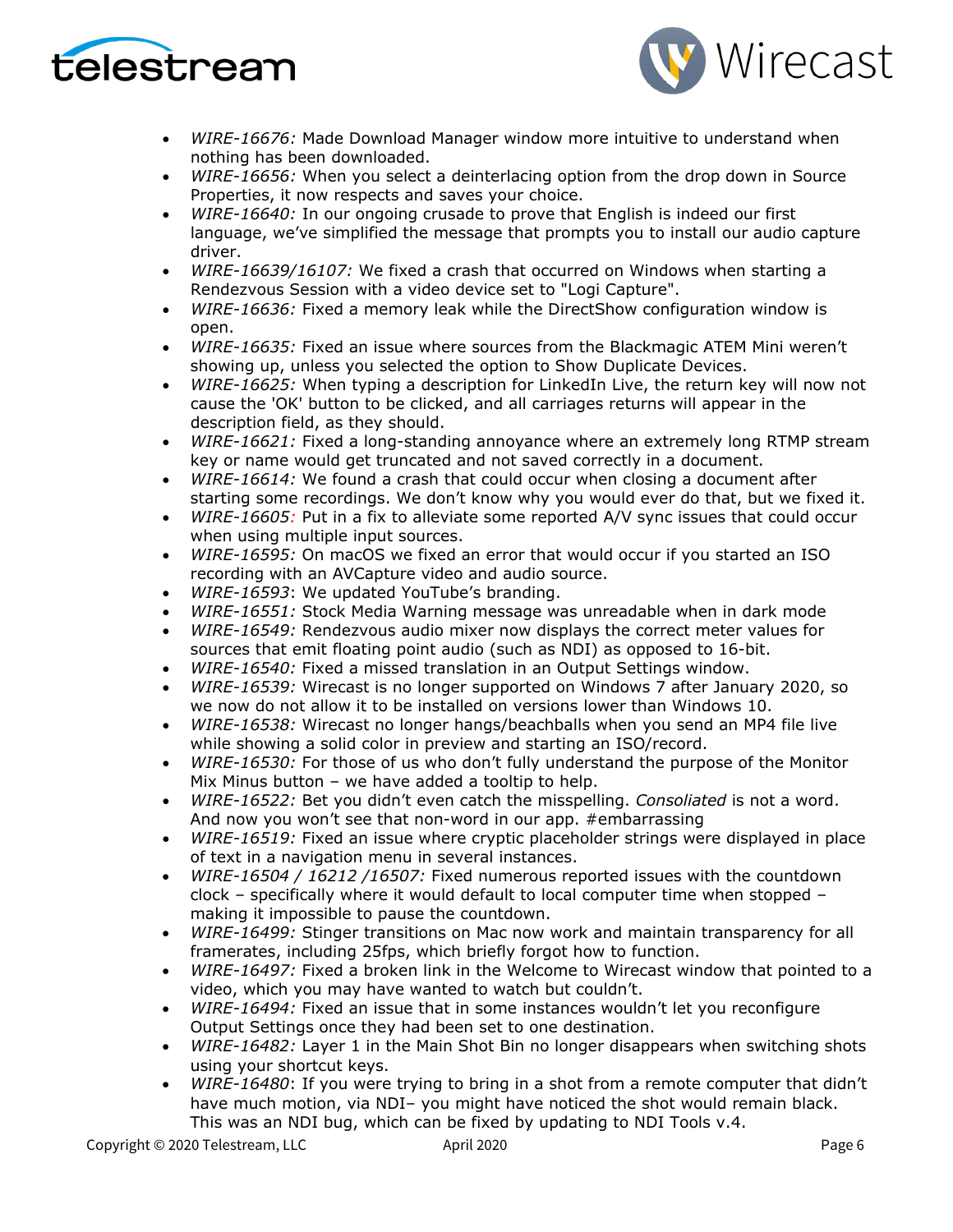



- *WIRE-16474:* Fixed an issue where the audio Multi-Track Input Mapper would not show your source until you resized the window.
- *WIRE-16473/WIRE-16370*: We updated all RTMP outputs to use our transport library, which fixed some issues caused by using a different library.
- *WIRE-16465*: The inline audio meters used to incorrectly cause the Main Shot Bin to redraw if the meter reading was 0dB. That was a waste of resources, which we've corrected.
- *WIRE-16463:* Drop shadows on text were disappearing or didn't update properly. Fixed.
- *WIRE-16461:* If you declined usage of a device (like a microphone), then later wanted to use that device, Wirecast would silently fail. Now we will nicely ask you if you still want to decline the device.
- *WIRE-16451*: Updated Twitch and YouTube default bitrate presets to be 4Mbps to be more consistent with other destination defaults.
- *WIRE-16450:* We also updated our destinations, so they default to x264 encoders.
- *WIRE-16428:* When Wirecast is running on Wirecast Gear 110, 210, 220 or 230, live icons in the Main Shot Bin will be now be defaulted to off to conserve system resources.
- *WIRE-16419/16415*: Removed a bunch of old, unused code. That's all we're going to say about that.
- *WIRE-16413*: Now you can hot plug your X-keys device, and Wirecast will resume the connection seamlessly, rather than giving you the silent treatment.
- *WIRE-16406:* On Mac, if you close your document while still streaming, the streaming indicator would remain in your Dock, confusingly indicating that a broadcast was still in progress. You now won't see that. But really, not recommended to close your document while streaming.
- *WIRE-16390:* Fixed an issue where the Twitter account selector box would be obscured or disappear in Output Settings after you had logged into Twitter, making it difficult to switch accounts.
- *WIRE-16383:* Wirecast now properly detects if there is a network disconnection
- *WIRE-16377*: You can now add a Cineform file into Wirecast without it crashing.
- *WIRE-16369:* We added support for RTMPS streams to Wowza Streaming Engine.
- *WIRE-16366:* Re-enabled the ability to click links in our embedded browser window on macOS 10.15
- *WIRE-16363:* We removed the channel selector from the Audio Mixer.
- *WIRE-16357:* Fixed a rare crash on Mac when closing the Output Settings while you're in the mouseDown state.
- *WIRE-16342:* Fixed a little glitch in our API calls to Twitch.
- *WIRE-16341:* The "Allow Embedding" option in Output Settings for YouTube broadcasts was not working. We've fixed that.
- *WIRE-16340:* We worked with Facebook to restore places, cross-posting and sponsor settings which stopped working after Facebook made some deprecations on their side.
- *WIRE-16337:* Updated the help link next to YouTube Event Allow Embedding, to go to a more appropriate and helpful page.
- *WIRE-16312:* Removed the audio icon from a QR Code Generator source in Shot Layers, since QR codes don't have audio, silly.
- *WIRE-16310:* Relatedly, we also removed some other unnecessary options in Source Properties for QR Code Generator.
- *WIRE-16262*: Fixed a crash that occurs while simultaneously unplugging an Audio Source while trying to change its settings in the Source Properties.
- *WIRE-16243:* Fixed a UI issue on Windows where a black bar appears above Main Shot Bin if you drag enough shots in there and really try to break it.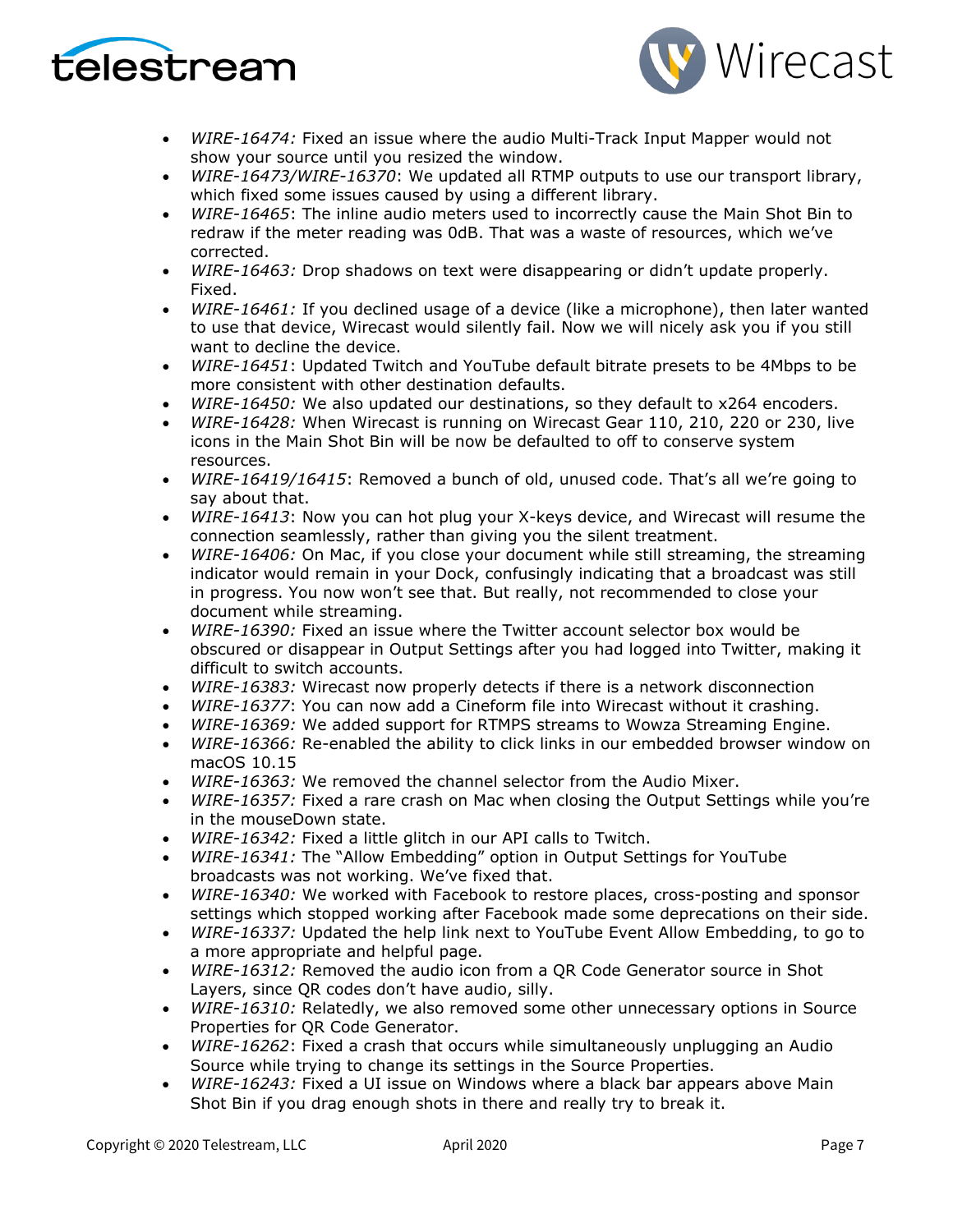



- *WIRE-16240:* Fixed some more instances where text wasn't translated when viewing the app in languages other than English.
- *WIRE-16233:* We updated the Create and Open document icons on Welcome to Wirecast window. They're much more attractive now.
- *WIRE-16224*: We removed the poorly aligned border background image from the Audio Mixer's FX settings menus and replaced it with a solid color.
- *WIRE-16208*: Fixed a UI annoyance on the Image Carousel where toggling the shuffle checkbox would cause the default image to flash briefly.
- *WIRE-16112:* Fixed some more UI weirdness when switching background color from 'None' to 'Solid' on Text, Title, and Clocks.
- WIRE-16094: We changed the behavior of the Windows Installer to force users to uninstall before downgrading.
- *WIRE-15975:* Fixed a memory leak that occurred while outputting with Virtual Camera.
- *WIRE-15969:* Now you can switch between LinkedIn Live accounts on Windows, without having to change the Post type.
- *WIRE-15947:* On certain Windows machines, Quicksync encoders would be missing from the encoder drop-down. We found them and put them back where they belong.
- *WIRE-15919:* Wirecast no longer hangs when losing Internet connection, and it will automatically reconnect after the Internet connection is restored.
- *WIRE-15767:* Unplugging or disabling the network adapter(s) now does not cause a spike in CPU usage.
- *WIRE-15740:* When clicking on the "Save as Default" button in the Chroma Key, now actually saves your selection as a default.
- *WIRE-15680:* Fixed an issue where shots that were moved or renamed, then reassigned in a document, could not be taken live until a different shot on the same layer had done so.
- *WIRE-15633:* Multi-viewer on Mac can now identify each monitor, even when Wirecast is assigned to a specific Display in Mission Control.
- *WIRE-15521:* Fixed a bug that caused NDI audio output to stutter sometimes, and only after more than 2 hours.
- *WIRE-15466:* Now, when creating a Vimeo stream with a custom stream name, the stream name no longer shows as "Untitled, and the actual name created is displayed.
- *WIRE-15388:* Fixed a crash which may or may not have been related to WebRTC and Rendezvous.
- *WIRE-14511:* When you open a ticket via the support assistant, we now require you to add a subject, which helps us help you.
- *WIRE-13457:* Fixed an intermittent crash when closing a document with an ASIO/WASAPI device.
- *WIRE-13389:* On Windows, we fixed a long-standing issue where colors from Blackmagic Web Presenter looked incorrect.
- *WIRE-13387:* Fixed a somewhat random crash related to our source manager.
- *WIRE-13187:* Added a warning message to prevent you from inadvertently copying over an existing file when you Record to Disk.
- *WIRE-10394:* Now, if you try to record to disk to a subfolder that doesn't exist, the path/subfolder will be created, or the user will be alerted if the location needs to be edited.

### **Known Issues**

o *WIRE-16822* – Apple will soon drop support for KEXT audio drivers, which enables us to capture the system audio on Mac. For now, users that have the old Wirecast driver installed can continue to use that until Apple fully disables this system. New Wirecast users will have several options (outlined in this [Knowledge Base article\)](http://telestream.force.com/kb/articles/Knowledge_Article/Wirecast-Cannot-capture-computer-audio-on-new-Mac/?q=t2+chip&l=en_US&c=Product%3AWirecast&fs=Search&pn=1), including to manually install the old driver if they want to use this.

Copyright © 2020 Telestream, LLC April 2020 April 2020 Page 8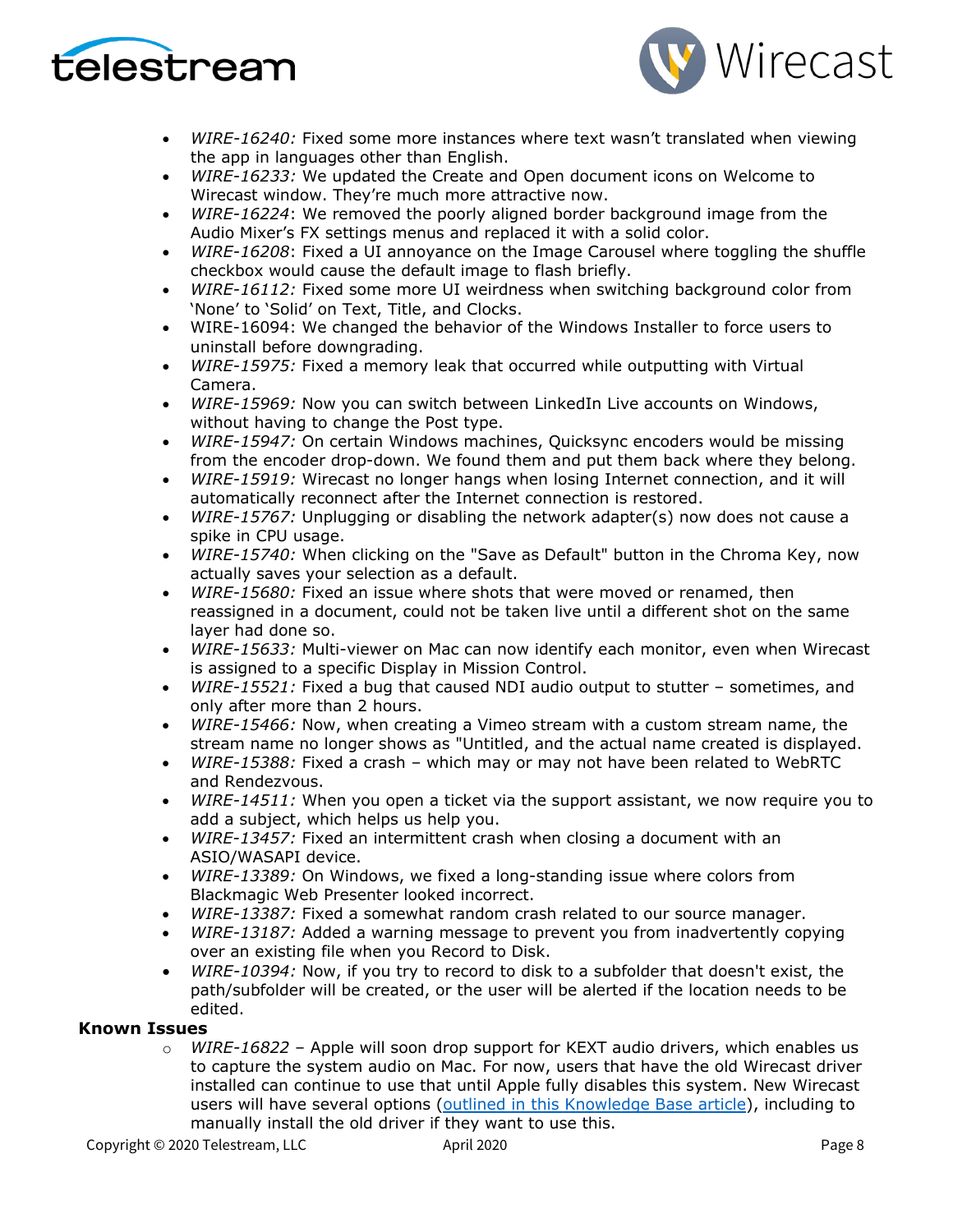



# **Wirecast 13.0.2**

### • **New & Improved**

- *WIRE-16316* Now you can set your LinkedIn Live broadcasts to be visible only to your first-degree connections. Like if you don't want your boss's boss to see your live stream. Now you can do that.
- *WIRE-14718 –* We now correctly enable Wirecast Live captions in a YouTube event when setting that event to auto start.
- **Fixes**
	- *WIRE-16512* If you tried to use Osprey 825e capture cards with Wirecast 13, you may have noticed they weren't working very well, or at all. Try again – we think you'll be pleasantly surprised...
	- *WIRE-16505* Sometimes good intentions backfire. A fix we made in 13.0.1 caused a crash when trying to load a saved Wirecast document with chroma key. It's better now.
	- *WIRE-16500* Fixed an issue where changes made to Color Space or Dynamic Range for a video source were not, in the strictest of terms, accurate. (At all.)
	- *WIRE-14923* Fixed an error that caused audio to sometimes not play through the monitor unless the Mix Minus button was toggled, which one would not naturally think to do.
	- *WIRE-14637* Fixed a miscellaneous issue with a miscellaneous solution for streaming with Wirecast Restreaming to certain destinations.

## **Wirecast 13.0.1**

### • **Fixes**

- *WIRE-16454* On Windows, smooth transitions between two shots that contain the same source is working again, after briefly trying to break free and take over the world.
- *WIRE-16445* Main Shot Layers now remember their sizes when a saved document is reopened. A little Ginkgo Biloba did the trick.
- *WIRE-16442* Also fixed was Wirecast's ability to remember the Controller selected in Preferences.
- *WIRE-16440* Recorded audio from Rendezvous guests was sometimes having dropouts or was garbled. Yo..cn ..ear..t.agn now.
- *WIRE-16479* When an input format changes to a Magewell capture card, the audio will no longer stop working from that device.
- *WIRE-16432* The YouTube's Create Event Menu now correctly shows the dark mode color scheme. Handy for when you actually want to see the text.
- *WIRE-16425* Sources from BlackMagic capture cards that don't support automatic format detection were not being found when upgrading to version 13. We found them and helped them get back to where they belong. They're fine. A little shaken, but basically fine.
- *WIRE-16240* Sometimes certain areas of the app would appear in English when they shouldn't. We've fixed that bit of linguistic imperialism.
- *WIRE-15656* Fixed a crash when clicking the Output Menu when a BlackMagic Decklink 8K Pro capture card was installed.
- *WIRE-15461* Now, when you use Desktop Presenter and check the capture audio box the playback should be clear without being choppy or skipping.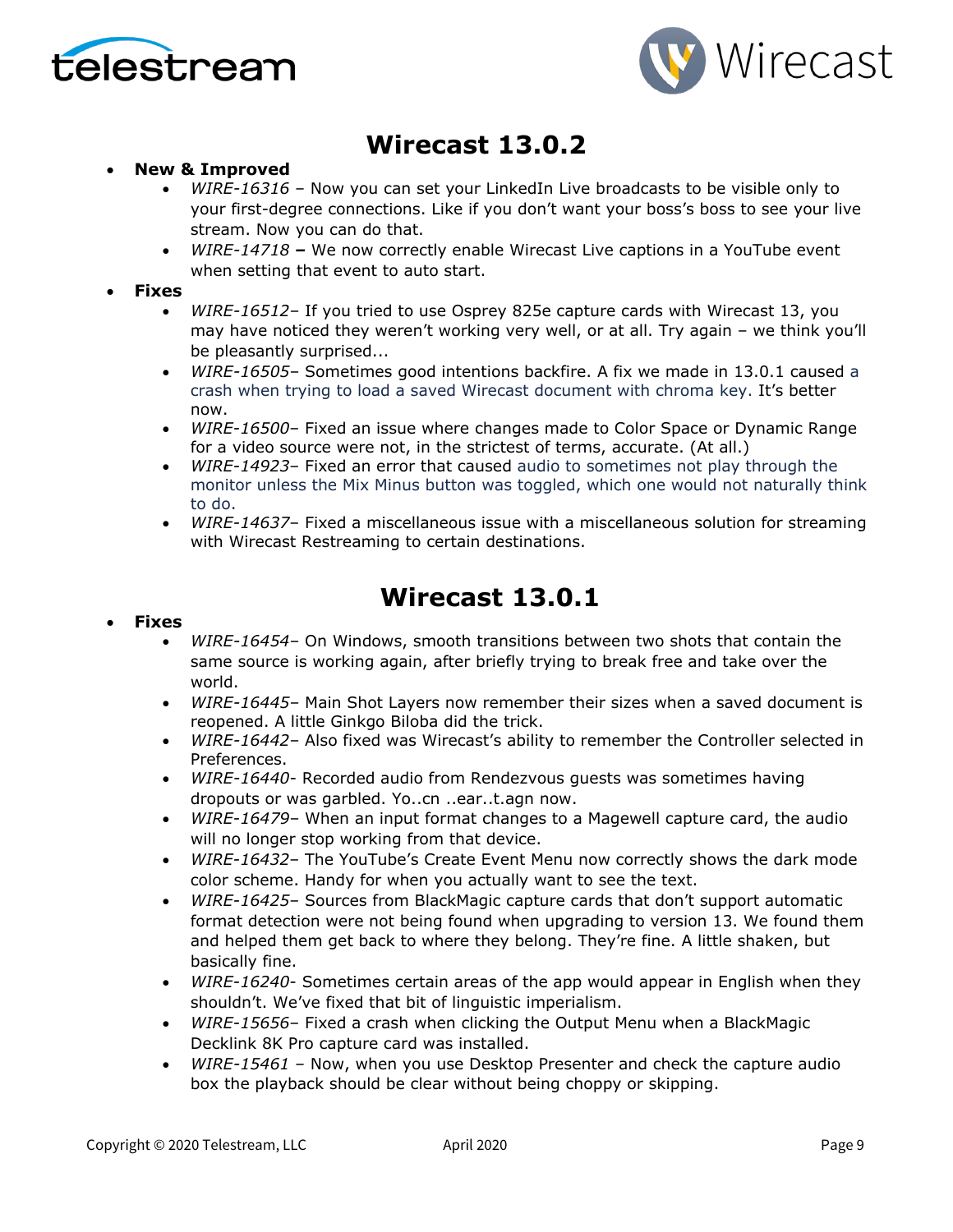



# **Wirecast 13**

### • **New & Improved**

- *WIRE-15060* Main Shot Bin overhaul We've done a complete refurbishment of our Main Shot Bin (that's the layered area where you add all your shots.) We're excited about a lot of under-the-hood improvements that reduced our code bloat, which you'll have to trust us on. But what you will see is:
	- Greatly improved responsiveness when selecting and reordering shots, resizing windows and scrolling. It's now smooth like buttah.
	- GPU accelerated live icons so you can see live previews of all your live shots, without hosing your system CPU.
	- Refreshed and decluttered user interface like Feng Shui, but for software.
	- A bunch of other small but daring improvements like being able to reorder your master layers and more layer resizing options … oh, the power!
	- *WIRE-16006* Speaking of resizing layers: We've added a "Zoom Layers To' menu under 'Layout' so you can set all your master layers in one fell swoop. AND now you can resize all your layers at the same time by holding down the Shift or Alt (Win) or Shift, Option or Command (Mac) keys. PLUS! Extra added bonus: If you double click a layer divider, your layer will resize to its default height. Boom.
	- *WIRE-12584*  You can now also drag & drop a shot by clicking anywhere in the shot, not just on the title.
- *WIRE-15939/WIRE-15940* BlackMagic Designs and Direct Show source process separation– We have been working hard to improve the resiliency of Wirecast when dealing with sources. We have updated our code for sources, which for us makes it easier to maintain and support future source updates. You won't see a lot of obvious changes yet in usability – but this helps us set the stage for future improvements.
- *WIRE-15590* More efficiency We're now allowing Blackmagic, DirectShow and Magewell sources to be more efficient – giving them access to GPU-accessible buffers for better performance.
- *WIRE-15588* Added support for MJPEG video in DirectShow sources
- *WIRE-16368*  Stream to Facebook and other places simultaneously: Facebook recently changed their policy that allows you to stream to multiple destinations when also streaming to Facebook. We have enabled that in our application. So, stream away, anywhere!
- *WIRE-16394/WIRE-16261* Facebook 1080p streaming: Now you can stream 1080p and up to 60fps to Facebook.
- *WIRE-15870*  Integrated Facebook Speed Test New option in Facebook output settings "Optimize Connection" initiates a Facebook Speed Test to Facebook's various regional ingestion servers to determine the best choice.
	- WIRE-16200 And we now warn busy users that the Facebook Speed Test can take several minutes.
- *WIRE-14429* PTZ control over NDI This should allow all NDI PTZ cameras supporting movement controls over NDI to be fully usable in Wirecast. We have not tested every possible NDI PTZ device, but due to the standardization of NDI, all should work.
- *WIRE-15624 / WIRE-16114* We also added support for PTZOptics PT12X-ZCam, for which we added a message in the PTZ Control Window that this device does not support pan/tilt controls. (It only zooms).
- *WIRE-16001*  MacOS Dark Mode We're going dark. Or at least you can choose to now.
- *WIRE-15989*  Larger user camera in Rendezvous When entering the Rendezvous landing page (to enter the username), now the camera appears in the middle of the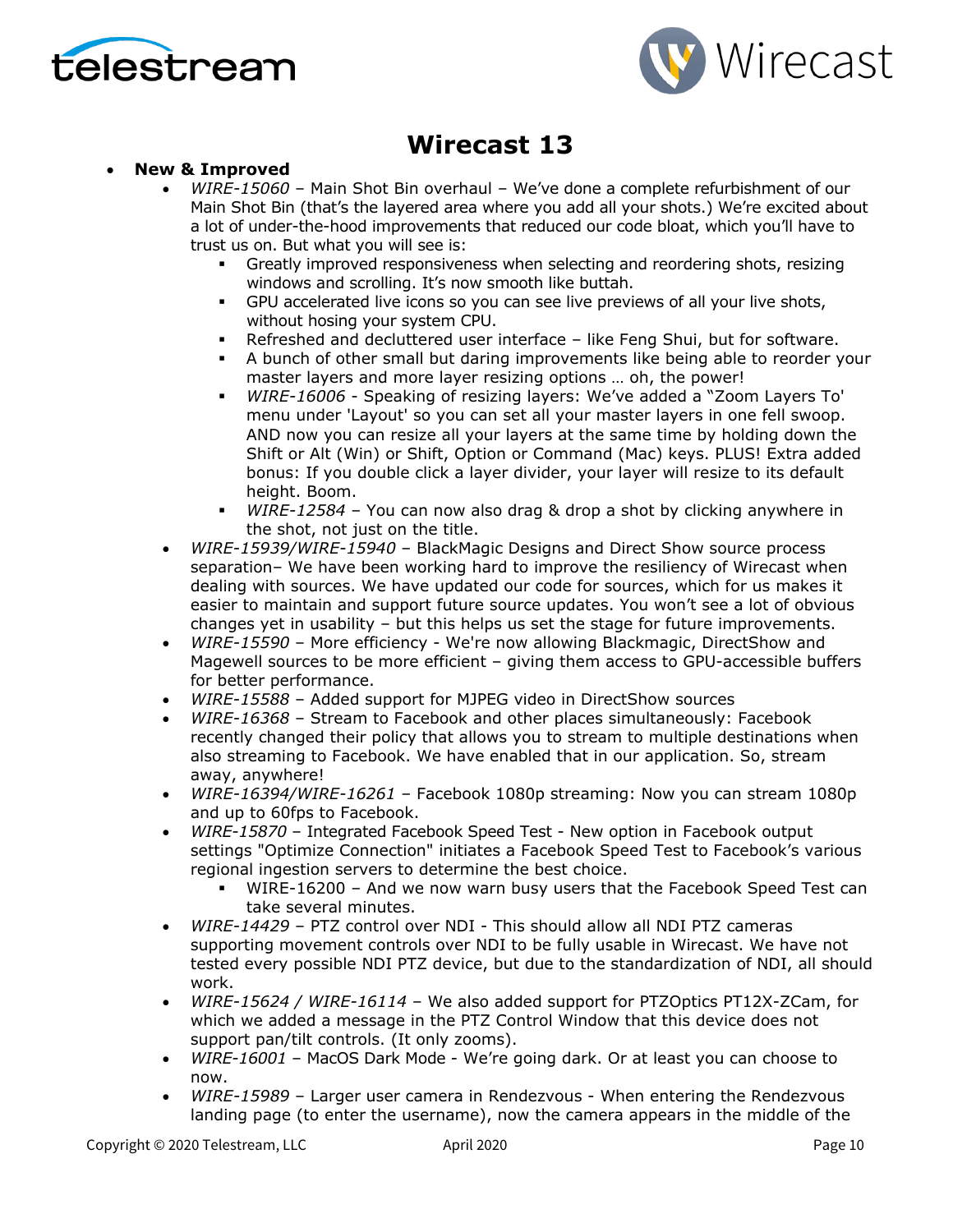



page so the user can see themselves more clearly than the small view in the top-right corner. Once the Rendezvous session starts, the camera jumps back to the top-right hand corner.

- *WIRE-15976*  LinkedIn Live Error Tracking We improved the error tracking when streaming to LinkedIn Live.
- *WIRE-15968*  Preference Pane additions We've added more options to the preference pane to give you even more decisions to make, including the look of your shot display, turning GPU Accelerated Live Icons to "Highest Framerate", "Reduced Framerate" or "Disabled", and other settings that give you ultimate omnipotence (at least within your own Wirecast document).
- *WIRE-15876* Streamlined Buy link Clicking on the 'Buy/Upgrade' item under 'Help' now opens the web store directly instead of taking you on a leisurely walk-about through another page or two. We're saving you time.
- *WIRE-15933* Warm and fuzzy analytics invite We made our analytics opt-in pop-up warmer and fuzzier. We really hope you'll help us by opting in to analytics!
- *WIRE-16123*  You probably don't care, but we've enlarged the Welcome Window to make room for in-app videos to play in that window.
- *WIRE-15922*  During the trial period, it is now easier for you to find and press a purchase button.

### • **Fixes**

- *WIRE-16380*  We fixed an error when attempting to authenticate to Twitch, caused by a change in the Twitch API.
- *WIRE-16364*  Fixed an issue that caused audio underflow/popping sounds when using certain Elgato capture cards.
- *WIRE-16361* We made an adjustment to the way Wirecast responds to changes in properties – one result being that now when you stop and restart the clock widget, it will resume where you left off, instead of restarting at the beginning.
- *WIRE-16347* Jetstream aka Streamzilla now shows up in Mac Output Settings without error.
- *WIRE-16328*  When you replace a shot with another source, it will not automatically display at a ridiculously large size.
- *WIRE-16305*  Now when you click on the "Enter full screen" button on the video in the Welcome Screen, it will actually display full screen.
- *WIRE-16283/WIRE-16175/WIRE-16029/WIRE-15892* Fixed an issue where files were flickering when added as a Web Stream source
- *WIRE-16279*  A minor display issue our cute little Cloud icon was being cut off when enabling Restream and Captions. Now it's not.
- *WIRE-16271* Fixed an issue where most SD video (720x480) from Blackmagic and other devices were coming in with improper scaling.
- *WIRE-16270* We have more carefully isolated our media handling from other processes to help prevent crashes.
- *WIRE-16250* Fixing some long-standing 'jank' where audio mute buttons would display on video-only sources and video mute buttons on audio-only sources. Just more housecleaning.
- *WIRE-16241* Continuing with some housecleaning We've done some additional clean up in the source settings tab of the Shot Inspector so it will only display the appropriate controls for audio-only and video-only sources
- *WIRE-16235* The ISO filename no longer reverts to default after choosing a destination.
- *WIRE-16227* We had some over-zealous capitalization on some messages we displayed. They are now proper English. The grammar police can rest easy.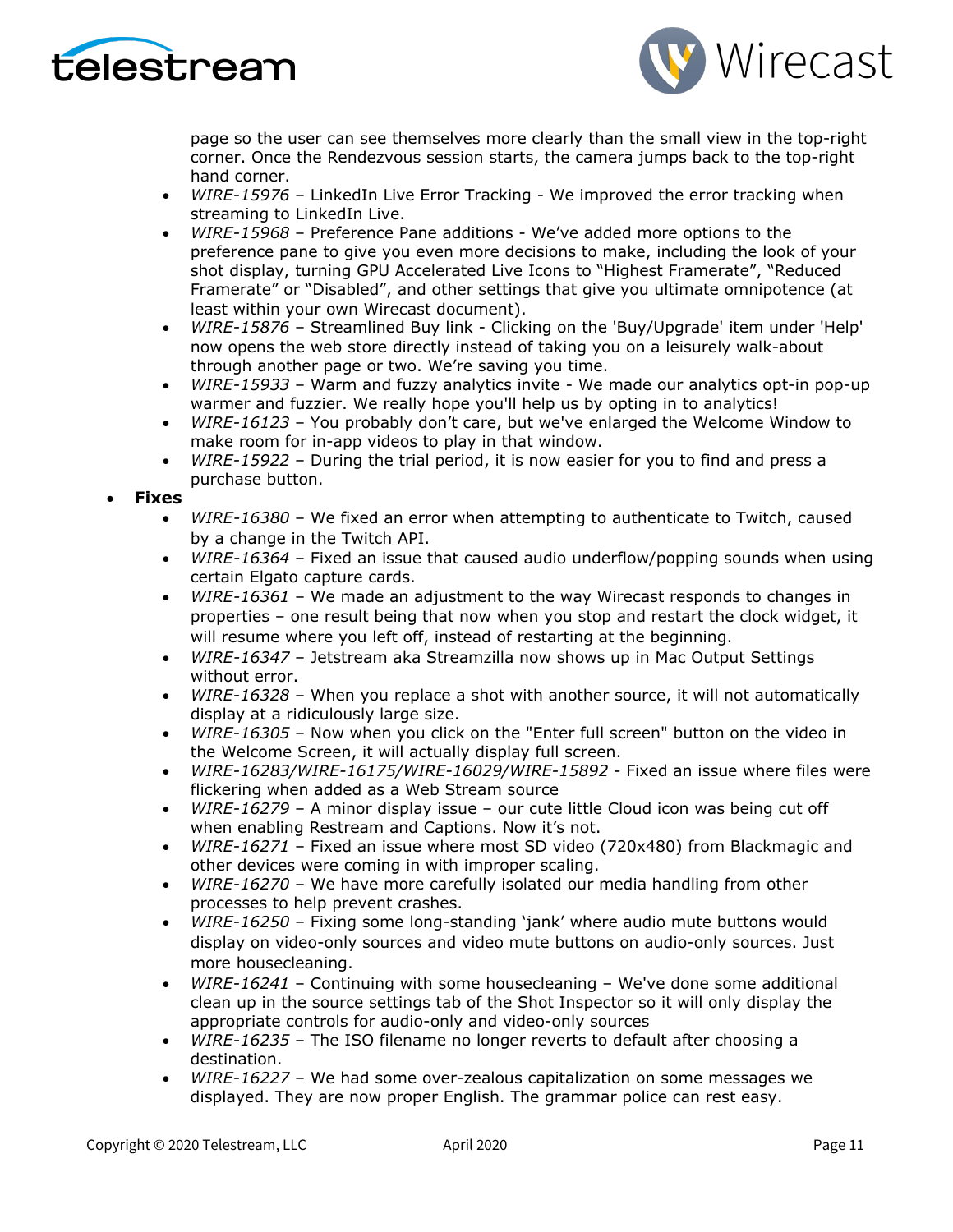



- *WIRE-16217* We added back the menu bar, which would mysteriously disappear when you opened the Advanced Rendezvous Audio Mixer on Mac.
- *WIRE-16214*  We spent way too much time debating whether it's OK to display the copyright symbol as (C). No. And then we fixed it.
- *WIRE-16213* Eradicated an egregious bug that would cause Wirecast to slow down or eventually hang when the audio properties panel was open. That was a doozy.
- *WIRE-16209* Fixed a memory leak that occurred while looping Chroma Keyed video.
- *WIRE-16201* Fixed a hang that happened if you took the very specific action to add a playlist shot, move it and then click at the top of Wirecast.
- *WIRE-16196* Now when you modify the Source Properties of Blackmagic devices while ISO recording, your Preferences for the device will not become corrupt.
- *WIRE-16172* We removed some unnecessary permissions for areas of Facebook that we weren't actually using, and that have now been deprecated by Facebook anyway.
- *WIRE-16157* Fixed an error that occurred on Windows when starting a Program Replay with a canvas size of 854x480.
- *WIRE-16156* Related to the bug above we fixed an indefinite hang that would occur on Windows when initiating Replay in conjunction with another Output while using an 854 x 480 Canvas.
- *WIRE-16142*  Now, on Mac, reducing your window size will not cause the Preview/Program windows to disappear.
- *WIRE-16125*  Fixed the Image Carousel which is also fixed in 12.2.1, by the way.
- *WIRE-16119* Grammarians rejoice! We've made more minor language changes to standardize the naming of items under the 'Window' menu.
- *WIRE-16111*  Fixed an odd bug that would cause an indefinite hang in certain documents when you hover the mouse over the Preview Window.
- *WIRE-16088* Fixed a bug that didn't let you assign a hotkey to a shot that's been duplicated.
- *WIRE-16082*  Instead of immediately starting camera / audio devices on startup, which wastes resources, we now wait until we actually need to use them to start them up.
- *WIRE-16079* Fixed an annoying issue where dragging in unsupported media created a temporary shot which overlapped the clear layer icons.
- *WIRE-16074*  Squashed a crash that happens when opening a document from Explorer/Finder, completing the analytics dialog, then opening and closing the preferences.
- *WIRE-16058*  Fixed a licensing issue that, when deactivating a license and then immediately clicking Purchase, would open the Web Store instead of the more appropriate Product Catalog page.
- *WIRE-16057* Almost not worth mentioning, because most people will never see this, but we re-aligned a logo on a page that comes up when a Wirecast Pro user clicks purchase. (All in the name of making every aspect of Wirecast supremely excellent.)
- *WIRE-16050* When you upgrade from Wirecast One, your master layers will also upgrade accordingly. This wasn't happening, which could cause you to think you hadn't upgraded.
- *WIRE-16049*  Fixed a bug where setting audio channel to both L and R made you think you had to upgrade to Wirecast Pro. Sorry.
- *WIRE-16041* Fixed numerous minor layout issues in media source properties panel.
- *WIRE-16027* When you upgrade from Wirecast One, you'll now be able to access Wirecast Studio or Pro help and User Guides.
- *WIRE-16026* Now, you can't reorder a shot on a layer to be before the special Clear Layer shot.
- *WIRE-16014*  When you create a Twitter shot, it will no longer automatically be added to Layer 3. You now can choose.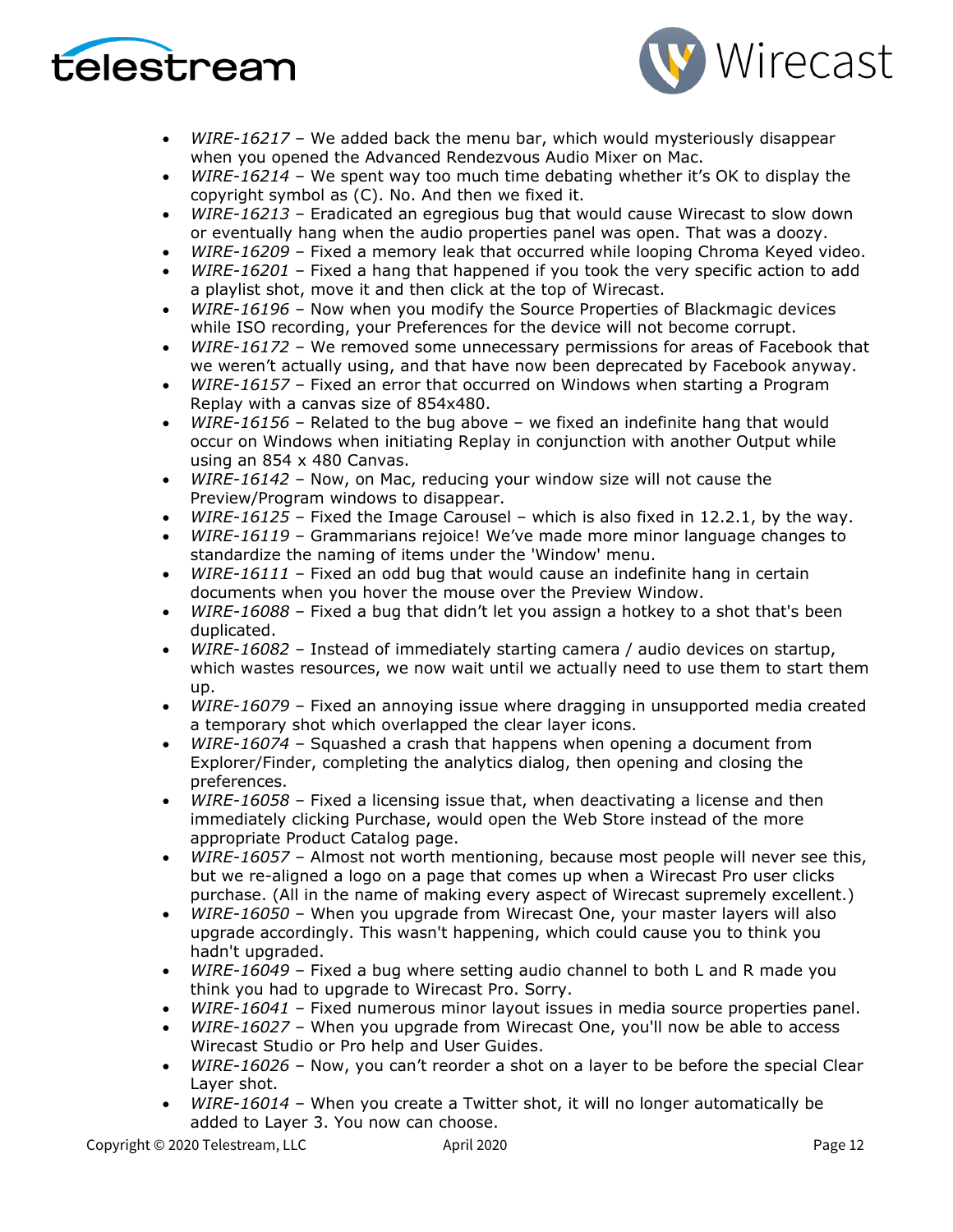



- *WIRE-16004* Fixed a rare crash that could occur when quitting and not saving a document.
- *WIRE-15993*  We re-enabled UI keyboard navigation on Mac, so you can again tab between controls.
- *WIRE-15992* NDI and Webstream sources will now display at full refresh rate in the multi-viewer.
- *WIRE-15985* Updated the XKeys 128 Controller SDK, so that it works correctly on macOS Catalina.
- *WIRE-15978* We prevented multiple calls to Facebook when it is the most recently selected destination, to reduce load time of the Output Settings dialog box.
- *WIRE-15920*  Changing the opacity and subsequently hiding and showing the layer in the Shot Layers tab no longer reverts the opacity back to 100%. Opacity now stays the same as whatever it was set to previously…as it should.
- *WIRE-15908*  Fixed an issue on Windows where mattes were not being applied to NDI or Webstream sources.
- *WIRE-15879*  MacOS 10.15 is requiring applications to be "notarized". Part of this update is to enable "hardened runtime" which adds additional protections to the application. We have done this.
- *WIRE-15867*  Added an error message to indicate when an Elgato device is in use by another app or fails to start.
- *WIRE-15855* Increased wait time and publish attempts for LinkedIn Live broadcasts, which could fail due to the latency introduced when using it with Wirecast Live Captions or Wirecast Restream.
- *WIRE-15853* Now when you click on the info button to learn about our usage data policies, it takes you to an actual page - not a 404 error.
- *WIRE-15782*  The preview video no longer freezes when you open source properties, so you can see changes being made live, which is of course the purpose of the preview window.
- *WIRE-15780*  Fixed an issue that caused signal degradation for NDI Sources with Live Icons enabled.
- *WIRE-15758*  Fixed an embarrassing oversight that caused a coder-level label to display when setting Exposure Levels settings in PTZ Controls.
- *WIRE-15755* Fixed issue that would cause "Use backup server" and "Automatically Start Event" to become unavailable in certain cases, when streaming to YouTube.
- *WIRE-15735*  Fixed a bug that would cause audio to not be restored when reconnecting to NDI Sources on Windows.
- *WIRE-15715*  Fixed an issue streaming RTMP to specific URLs on macOS Mojave.
- *WIRE-15644*  Fixed some more odd license behavior when you select "Buy Wirecast" then close the purchase window on macOS.
- *WIRE-15643* Fixed an indefinite hang that occurred on Windows, when using a machine with a dual GPU setup and changing the graphics adapter then clicking restart.
- *WIRE-15603* An issue was fixed by Facebook that was causing an inability to switch to live from preview when using the Facebook Live – with User Code destination.
- *WIRE-15567* We changed the default encoder to x264 for Livestream.com.
- *WIRE-15512*  Fixed a variety of scaling issues that occurred primarily when NDI or BlackMagic sources were added.
- *WIRE-15395* When Mac users tried to use Rendezvous with a Studio or Trial license, we did not serve up the proper pop-up window to explain next steps. We do that now.
- *WIRE-15386*  Fixed a rare crash on Windows. Yah that.
- *WIRE-15358*  Improved the handling of alpha PNG files to more efficiently decode these files when played in Wirecast.